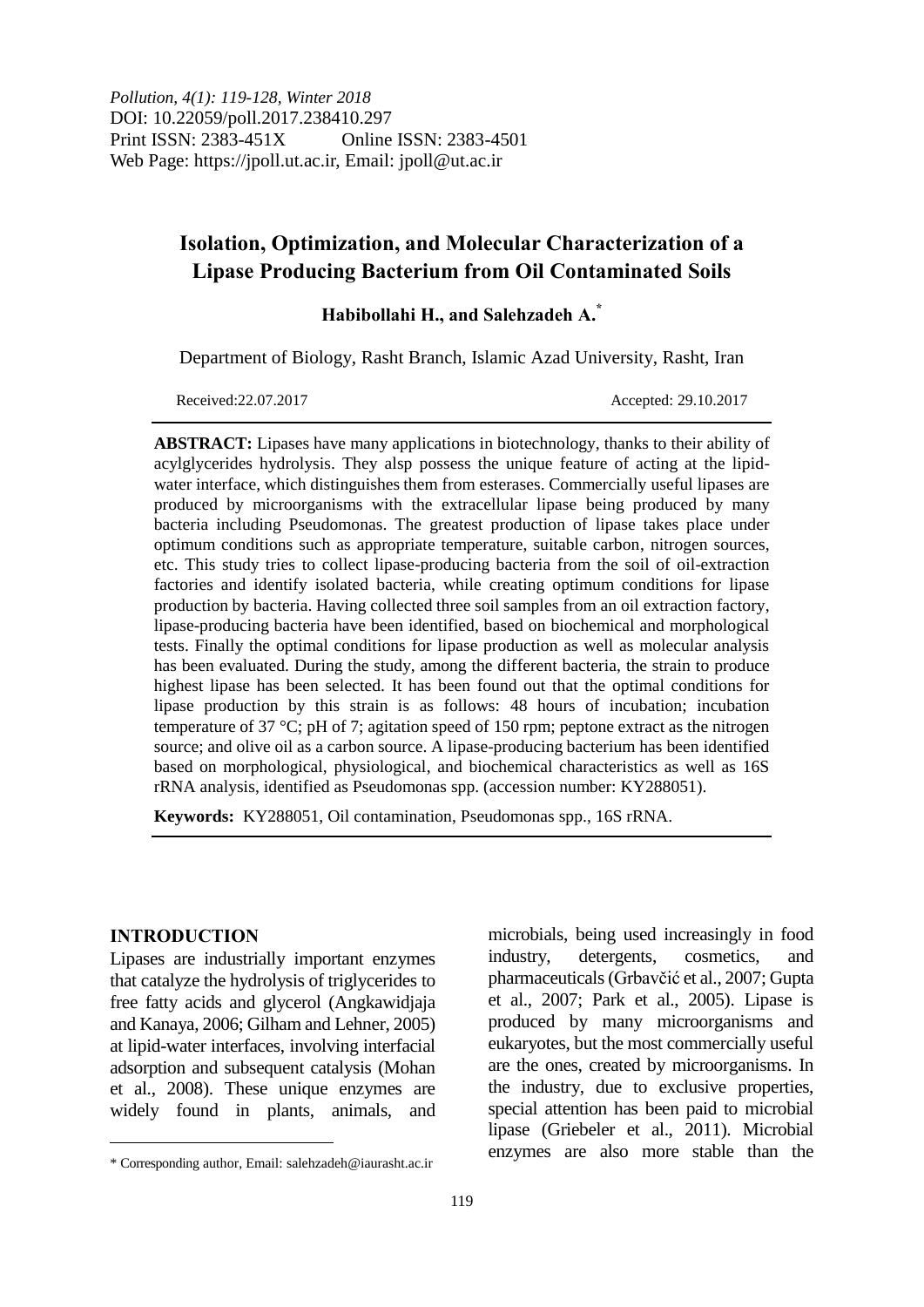enzymes in plants and animals with easier and safer production (Hasan et al., 2006). Many microorganisms, such as bacteria, yeasts, and fungi have been known as producers of extracellular lipases, which are produced by many different species of bacteria, like Bacillus and Pseudomonas (Kiran et al., 2008; Wang et al., 2009). Over 160 strains of microorganisms were screened for exogenous lipolytic activity. The highest lipase activity was found in Streptomyces sp., Bacillus sp., and Pseudomonas sp. (Haba et al., 2000). Many industrial microbial lipases are derived from fungi and bacteria. Since the fungi can secrete enzymes into their environments, purification of this enzyme is easier. In modern processes, fungal genes are expressed in bacterial systems. Lipase-producing microorganisms can be found in various habitats such as industrial waste, oil plants, petroleum contaminated soil, oil seeds, and rotted food (Veerapagu et al., 2013; Golani et al., 2016). Medium with soyabean meal-0.77% (w/v);  $(NH_4)_2SO_4$ -0.1 M;  $KH_2PO_4$ -0.05 M; rice bran oil-2%  $(v/v)$ ; CaCl<sub>2</sub>-0.05 M; PEG 6000-0.05% (w/v); NaCl-1% (w/v); inoculum-1% (v/v); pH 3.0; incubation temperature 35 °C and incubation period of five days have been identified as optimal conditions for maximal lipase production (Basheer et al., 2011). Enzyme production is strongly influenced by the age of the culture. Tributyrin and olive oil have proven to be the best sources of carbon for lipase-producing strains (Golani et al., 2016).

The increasing global demand for oils raises waste production, which in turns renders environmental pollution with waste oils one of the major problems in today's industrial world which will lead to environmental destruction. As a result, easy and affordable methods should be employed to minimize the amount of waste. There have been numerous studies on the use of lipase for disposal of oily waste water, though these enzymes are commonly

Hence, the use of bacteria, compatible with soil and wastewater and capable of producing enzymes in the soil and oils waste, is a good choice to treat this type of wastewater (Treichel et al., 2010). Lipases affect a variety of substrates, including natural oils, fatty acids esters, and synthetic triglycerides. Many agro-industrial residues can be used as potential substrates to produce enzymes. Resistant to solvents, they can be used in a wide range of biotechnological processes, among which the new examples, such as biopolymer synthesis, production of biodiesel, and treatment of wastewater containing oils, has been successfully completed (Shelatkar et al., 2016). The high potential of lipases in food technology applications and related issues reflect the need to develop new affordable technologies to increase production, while enhancing the scale and purity of these enzymes. The use of lipases has been expanded greatly with new programs being studied in the food industry, continuously. There are various ongoing scientific investigations in the field of developing enzymatic hydrolysis processes to precede traditional biological treatment. Lipases properties have improved by both protein and genetic engineering. Innovations in enzyme stabilization plays an important role in using this enzyme as a biocatalyst in effective food processing technology. Apart from food industry, lipases are being employed in various industries such as production of biodiesel, bio-polymer, detergent, pulp and paper, health products, and pesticides. Properties and application of lipase as a catalyst for reactions with commercial potential may greatly expand industrial biotechnology (Couto and Sanromán, 2006). Lipases are the most important group of biocatalysts for biotechnological applications. In order to optimize these enzymes for utilization in the industry, lipase gene manipulation seems to

unstable in environmental conditions.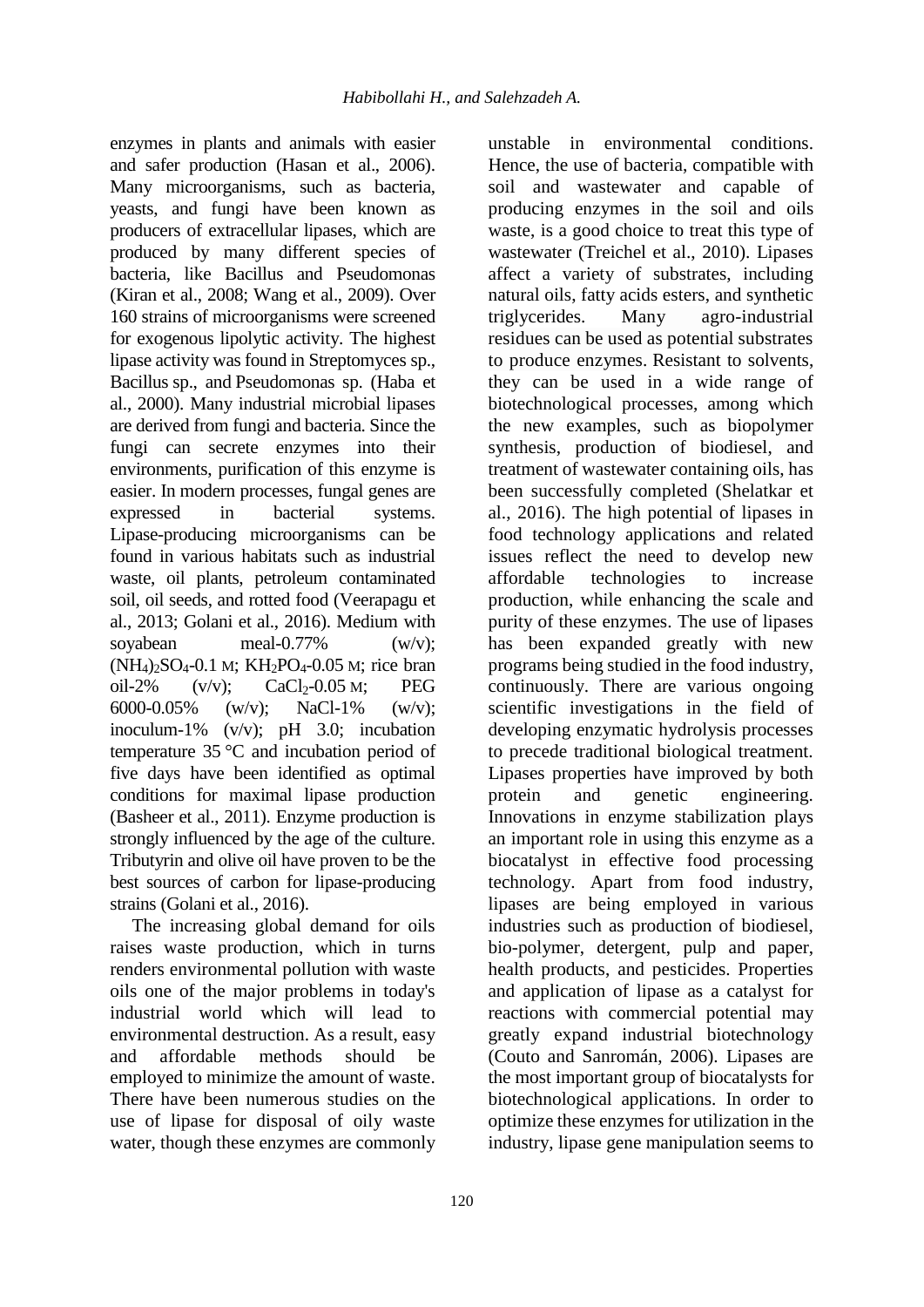be necessary. The objective of this research is to screen, isolate, and identify lipase-producing bacteria from the soil of oil extraction factory and to classify the studied bacteria, based on 16S rRNA gene sequences.

# **MATERIALS AND METHODS**

Three soil samples were collected from an oil-extraction factory in Karaj (35°83´ N, 50°96´ W), Iran, at a distance of about 5 meters, to be stored at 4°C for testing.

Five grams of the soil samples, in sterile conditions, were added to 95 ml of medium containing 5.0% peptone, 3.0% yeast extract, and 2% olive oil and vegetable oil. It was then stirred at 100 rpm for 24 hours at 35°C. This culture was diluted up to 6 times to different concentrations and were cultured in Tween 80 medium. Tween culture medium contained 1% Tween 80, 1.5% agar, 5.0% sodium chloride, and 1.0% calcium chloride. The colonies with clear zones were separated from the culture medium, transferred to new plates, and stored at refrigerator temperature (Shukla and Gupta, 2007).

Lipase activity was measured with an olive oil emulsion ratio of 1:3 and 2% polyvinyl alcohol, into which 4 ml of Tris buffer, with a pH of 8, and 1 ml of 1.0 M calcium chloride was added. After 40 hours, the culture medium, which contained 2% olive oil and had a pH of 7, was centrifuged in 6000 rpm for 20 minutes. Afterwards, 1 ml of the culture medium's supernatant, containing the enzyme lipase, was added to 5 ml of oil emulsion and shaked in 100 rpm for 20 min at 35°C. Later, 15 ml of acetone-alcohol mixture was added to stop lipase activity. Control samples contained reaction mixture and 1 ml inactivated enzyme at high temperatures. The amount of fatty acids was titrated with both Phenolphthalein reagent and 0.05 M sodium hydroxide. The amount of free fatty acid per minute was considered as a unit of lipase activity (U/ml) (Colen et al., 2006).

Tween-agar mixture medium, which contained Tween 80 and had a pH of 7, was used. Due to the presence of calcium chloride, hydrated in the medium, Tween 80 was decomposed by lipase as a result of its combination with calcium chloride, leading to the production of calcium oleate, appearing as a white precipitate around the colonies of bacteria. Enzymatic activity was evaluated based on the diameter of the white zone around colonies. Here, the incubation time ranged between 8 and 104 hours; the temperature between 17 and  $45^{\circ}$ C; the pH rate, between 5 and 9; and the agitation speed between 25 and 200 rpm, with soybean, peptone, yeast extract, triptone, and sodium nitrate as nitrogen sources and palm, olive, sunflower, coconut, and corn oils as carbon ones.

In order to identify positive lipase bacteria, such tests as Gram stain reaction, Vogues-Proskauer, oxidase, catalase, citrate, nitrate reductase, and urease were performed. Furthermore, biochemical properties were studied at 37 °C.

Genomic DNA extraction was performed via phenol-chloroform method (Mohan et al., 2008), its purity and concentration being evaluated with a spectrophotometer (Eppendorf, Germany).

Polymerase Chain Reaction (PCR) was employed to amplify bacterial 16S rRNA gene. The master mix for the PCR was prepared as follows: 3μl of 10x PCR buffer,  $1\mu$ l of 25mM MgCl<sub>2</sub>,  $3\mu$ l of 10mM dNTP mix, 0.5μl of Taq DNA Polymerase, 12.5μl of MilliQ water, and 1μl of each of the forward and reverse primers. Finally, 3µl of each DNA template was added in the corresponding tubes to make up the final reaction volume of 25μl.

Bacterial 16S rRNA gene was amplified using the universal primers 27F (5' AGAGTTTGATCCTGGCTCAG 3') and 1107 R (5' AAGGTTACCTCACCGACTTC 3') primers (Lane, 1991). The thermal cycler was programmed as follows: 5 min at 94ºC,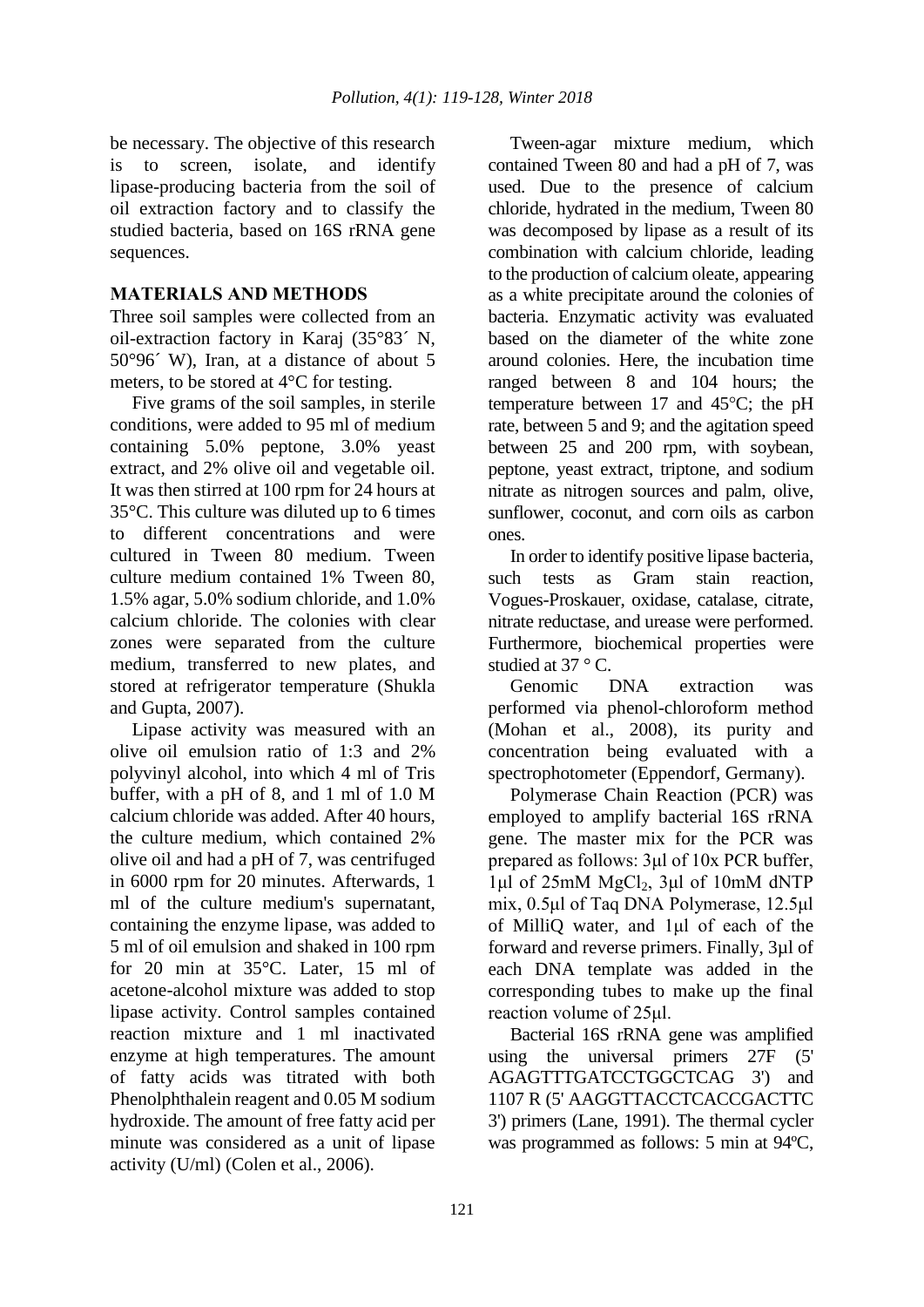30 cycles of 45s at 94ºC, 1 min at 58ºC, 1 min at 72ºC, and 10 min at 72ºC. The PCR product was sequenced for 16S rRNA (Macrogen, Korea). The sequencing results were compared, using the Basic Local Alignment Search Tool (BLAST) program on NCBI and 16S rRNA gene sequence homology was analyzed, using GenBank data. A phylogenetic tree was constructed using the neighbor-joining model of the MEGA 5 program.

The difference between the treatments was determined based on a completely-randomized factorial design by means of analysis of variance (ANOVA). Data averages were compared according to Duncan test with both SPSS version 19 and EXCEL version 2013 (Chicago, USA).

# **RESULTS AND DISCUSSION**

Having separated the prototypes of the three studied regions, nine colonies, suspected of producing lipase, were isolated from the soil samples of Regions B and C. In the soil sample from Region A, completely saturated with oil, no lipase-producing bacteria were found. The obtained strains were studied in a qualitative medium,

containing olive oil and Tween 80, with their ability to produce enzymes assessed (Table 1).

Results show that the enzyme activity of B samples was more than the C ones; moreover, the highest enzymatic activity in each group belonged to bacteria No. 2 from B samples (7.1 U/ml) and bacteria No. 5 from C samples (3.2 U/ml). To determine the type of bacteria strains, biochemical tests were performed on bacteria numbers 2 and 5 (Table 2). Based on this experiment, strain No. 2 was Gram-negative rod-shaped while No. 5 was Gram-positive cocci. To determine the optimum conditions for lipase production, bacterial strain No. 2, having the largest halo and greatest lipase activity, was selected.

Both medium characteristics and the rate of bacterial growth have an influence on the incubation time for enzyme production. Results from this study show that at a constant temperature of  $37 \degree$ C, by increasing incubation time up to 48 hours, the enzymatic activity rises to 23.7 U/ml then to decrease bacterial lipase activity (Figure 1).

| Sample No.             |     |        |     |     |              | <sub>0</sub> |        |  |
|------------------------|-----|--------|-----|-----|--------------|--------------|--------|--|
| Soil sample            | R   |        | В   | — В | $\mathbf{C}$ | $\mathbf{C}$ |        |  |
| Gram staining          |     | $\sim$ |     |     | $+$          | ۰.           | $\sim$ |  |
| Enzyme activity (U/ml) | 4.7 |        | 6.2 | 5.3 | 3.2          |              | 2.6    |  |

**Table 1. Enzymatic activity of strains isolated from soil.**

| <b>Test</b>   | <b>Strain No. 2</b> | <b>Strain No. 5</b> |
|---------------|---------------------|---------------------|
| Gram staining |                     | $\pm$               |
| Morphology    | Rod-shaped          | Coccus              |
| Mobility      | $^{+}$              | $^{+}$              |
| Catalase      | $^{+}$              | $^{+}$              |
| Oxidase       | $^{+}$              |                     |
| Indole        |                     |                     |
| Methyl red    |                     |                     |
| Citrate       | $+$                 |                     |
| Urease        |                     |                     |

**Table 2. Biochemical and morphological tests on bacterial strains.**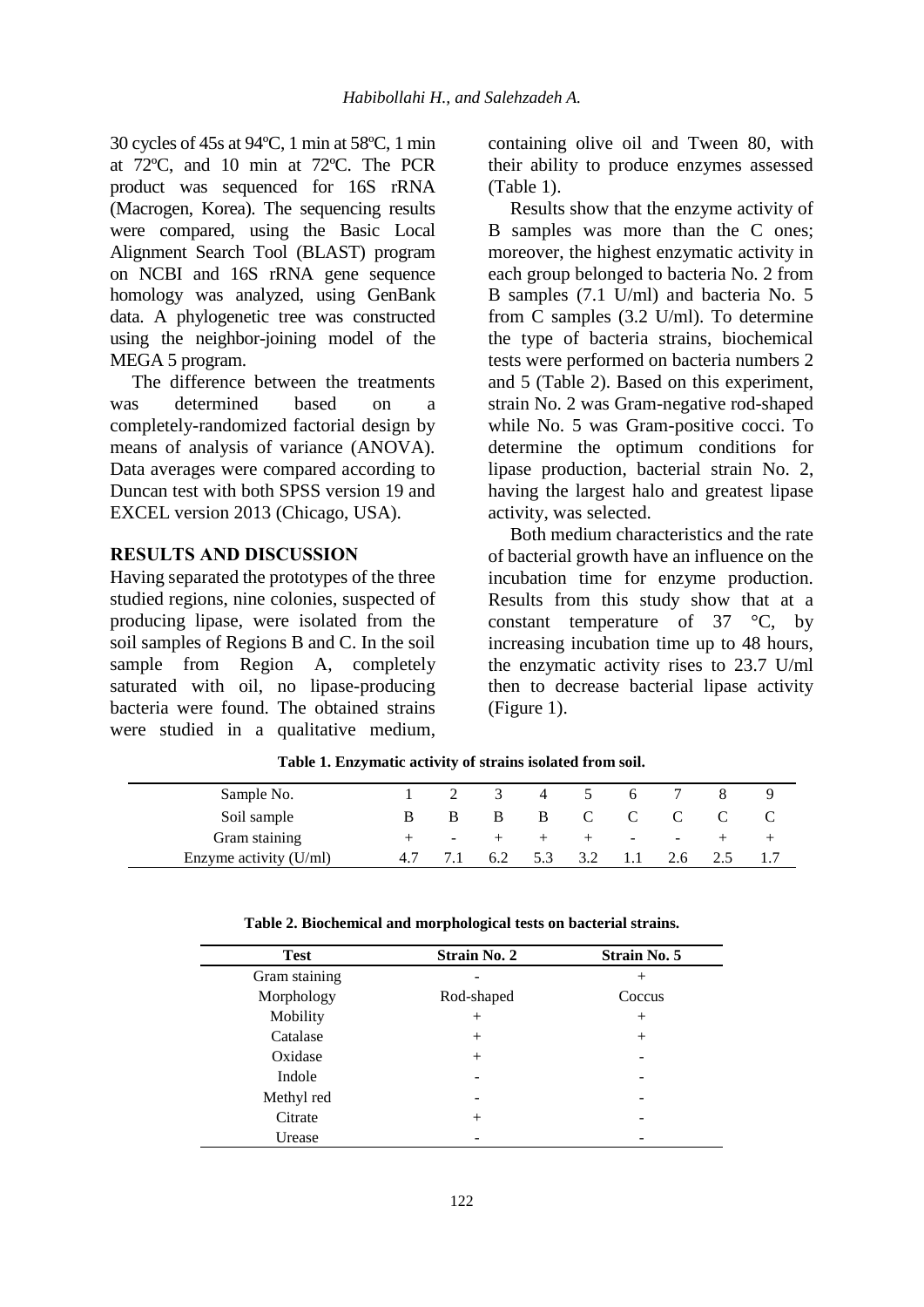

**Fig. 1. Effect of incubation time on enzyme activity.**

It has been reported that *Staphylococcus* and *Trichoderma viride* produce the maximum lipase after 48 hours (Sirisha et al., 2010; Kashmiri et al., 2006), whereas Pseudomonas spp and *Bacillus coagulans* follow the same example after 72 hours (Tembhurkar et al., 2012; kumar et al., 2007),.

The study of incubation temperature (with a constant time of 24 hours) revealed that increasing the incubation temperature up to 37 $\degree$  C contributed to an increasing enzyme activity up to 7.1 U/ml; though, any further increase in the temperature reduced the bacterial enzyme activity (Figure 2).

The pH rate of the culture medium influences the amount of lipase production. Our experiments showed that the bacterium was capable of producing lipase while the pH was between 5.0 and pH 9.0, while it has been found that bacteria in tributyrin broth medium experience their maximum lipase production at pH 7.0 (7.4 U/ml) (Figure 3). The maximum lipase activity of *Staphylococcus aureus* has been reported to be at pH=7.0 and at a temperature of 37°C (Sirisha et al., 2010). In another research, a *Bacillus subtilis*,

isolated from oil-contaminated wastewater, had its maximum lipase activity in 37°C (Iqbal and Rehman, 2015).

For better oxygenation, agitation was required for the microorganisms to produce lipase as there was no lipase production at stationary condition. While it ranged from 25 rpm to 150 rpm, agitation enhanced the lipase enzyme production with the optimum agitation speed for lipase production by the bacteria being 150 rpm (11.6 U/ml). Higher speeds decreased the lipase production (Figure 4).

Increasing lipase production was directly related to increased oxygen transfer rate as well as increased surface area of contact with the media components, which was possible in agitated condition. However, at higher agitation rates, both the growth and lipase production declined (Gulati et al., 2000; Elibol et al., 2000).

Among the soybeen, peptone, yeast extract, triptone, and sodium nitrate, the extract from peptone (15.8 U/ml) enhanced lipase production, whereas lipase production was low with sodium nitrate (Figure 5).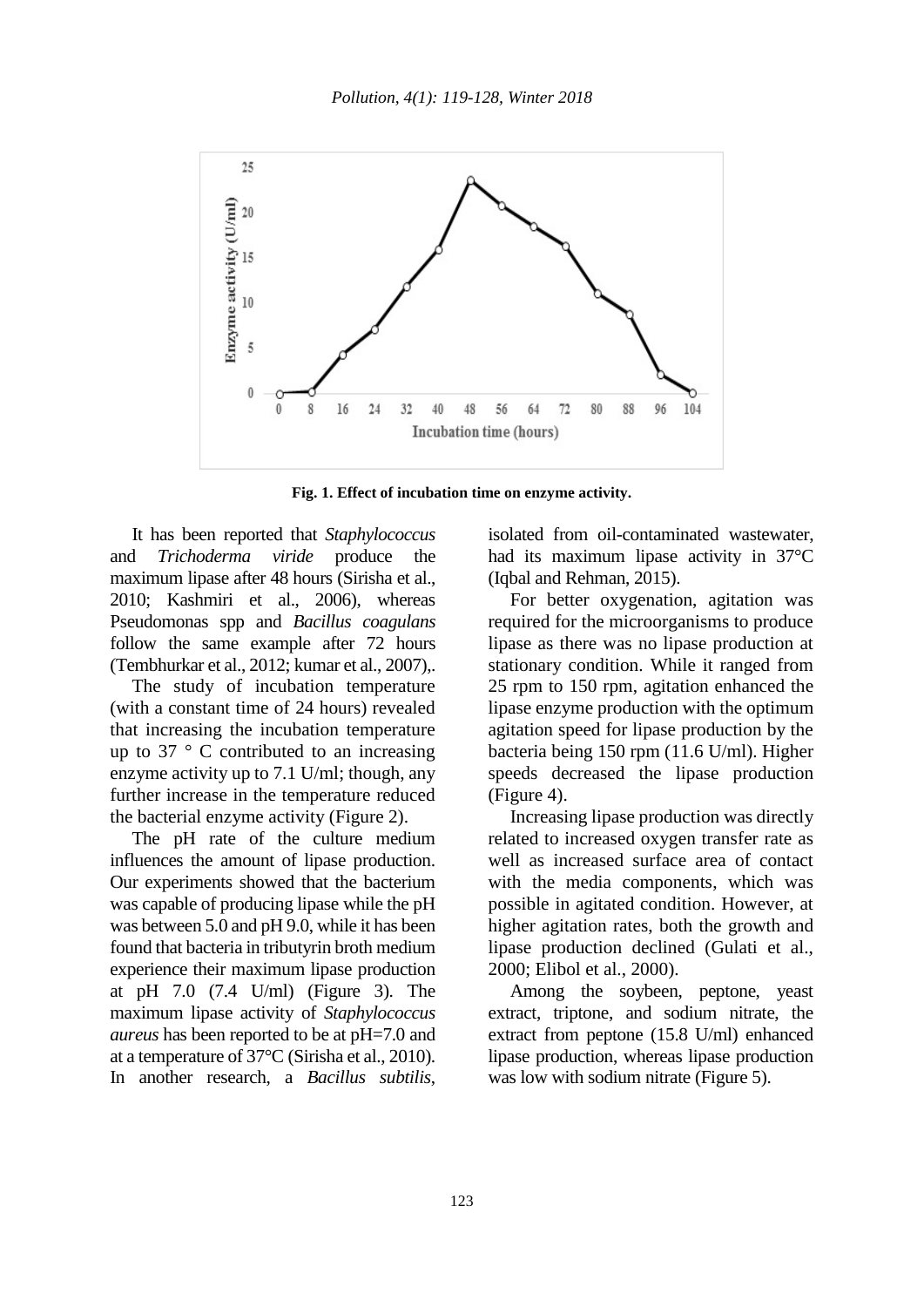

**Fig. 2. Effect of incubation temperature on enzyme activity.**



**Fig. 3. Effect of medium pH on enzyme activity.**



**Fig. 4. Effect of agitation speed on enzyme activity.**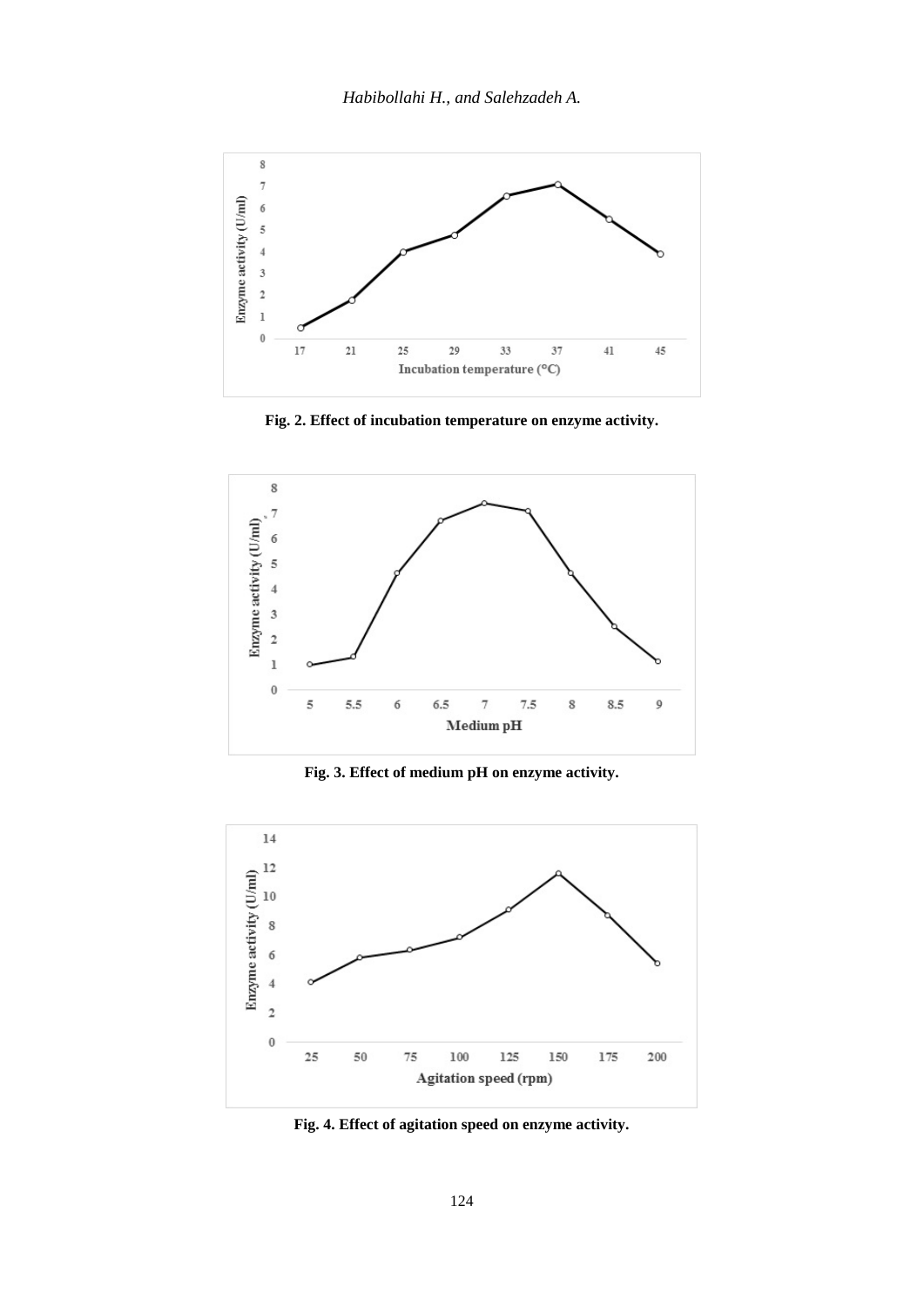

**Fig. 5. Effect of different nitrogen sources on enzyme activity.**



**Fig. 6. Effect of different carbon sources on enzyme activity.**

When organic nitrogen sources such as peptone and yeast extract were used, the bacteria, especially various thermophilic Bacillus sp. and various Pseudomonas, were able to produce high levels of lipase (Sharma et al., 2002; Bhattacharya et al., 2016). Among five different oils, olive oil as a carbon source had the highest effect on lipase activity (12.5 U/ml) (Figure 6). Vegetable oils such as olive, palm, corn, soybean, sunflower, and Coconut oils induce lipase production, comprising the sole source of carbon in the medium (Lima et al., 2003). Experimental results and the fitted models have revelead that olive oil is a better carbon source for lipase production, compared to glucose (Muralidhar et al., 2001). The best results in production of

lipase have been obtained from the use of olive oil as the carbon source in the presence of nitrogen sources (Fadiloglu and Erkmen, 2002).

Followed by genomic DNA extraction from strain No. 2, primers 27F and 1107R were used to amplify 16S rDNA sequences from bacterial genomic DNA. After the PCR and electrophoresis, a 1500 bp single band was observed (Figure 7).

PCR product was sequenced and blast (NCBI) searches were conducted on the DNA sequence to compare the different 16S rDNA sequences and determine the most closely related species. Phylogenetic tree was constructed using the neighbor-joining model (Figure 8).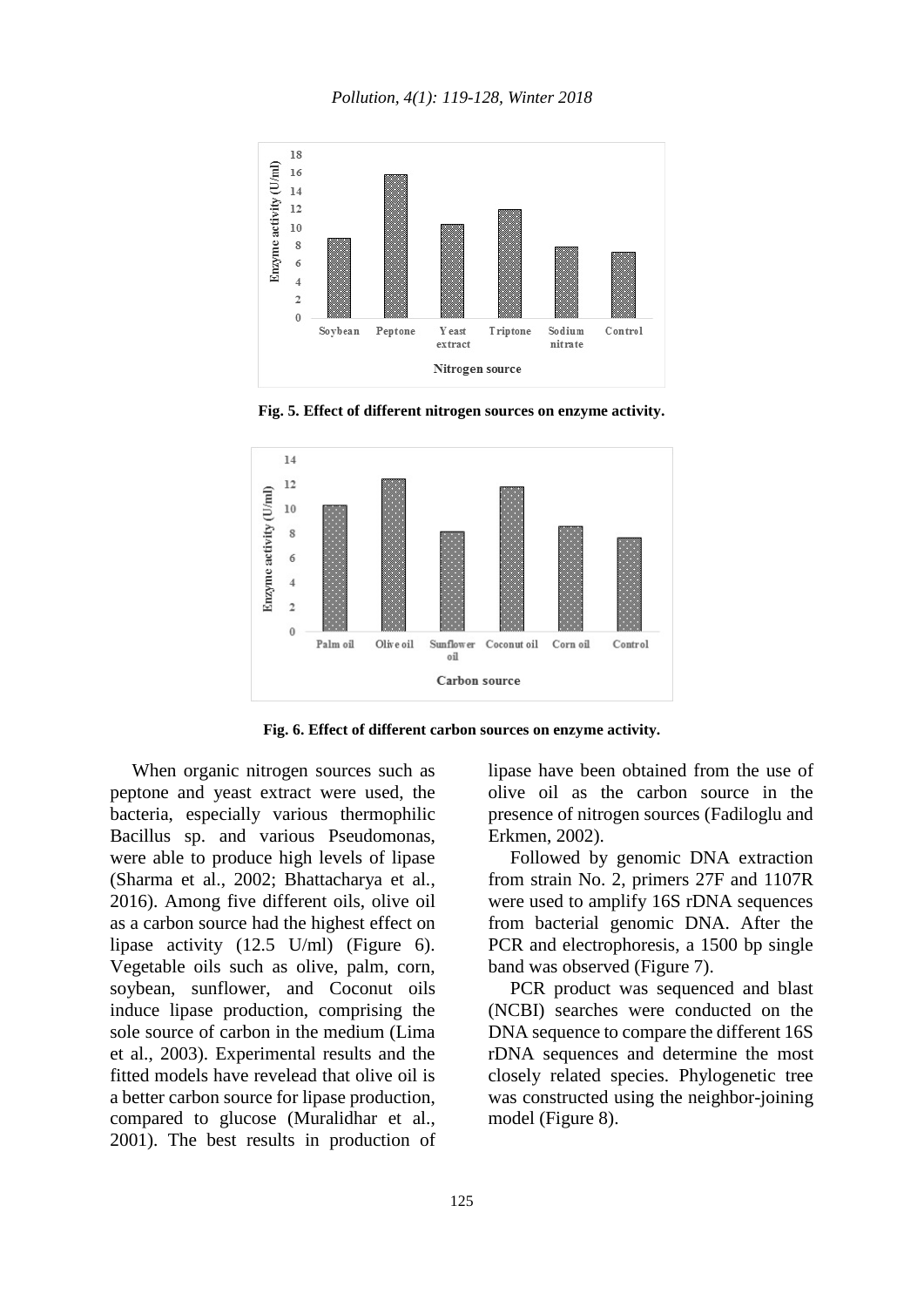*Habibollahi H., and Salehzadeh A.*



**Fig. 7. PCR products of 16S rRNA gene on 1% agarose gel.**



**Fig. 8. Phylogenetic tree based on the neighbor-joining model of the MEGA 5 program.**

Multiple sequence comparison and phylogenetic tree showed that the strain No. 2 belonged to the Pseudomonas spp. having 99% similarities with Pseudomonas 16S rDNA. The studied gene, named "IAU-3" 16S ribosomal RNA with accession No. KY288051.1, was submitted in GenBank.

### **CONCLUSION**

Results show that lipase-producing bacteria can be obtained from oil-contaminated soil. Moreover, these bacteria in media containing-peptone and olive oil produce the maximum amount of lipase. Also, pH=7 is optimal for enzyme production. Biochemical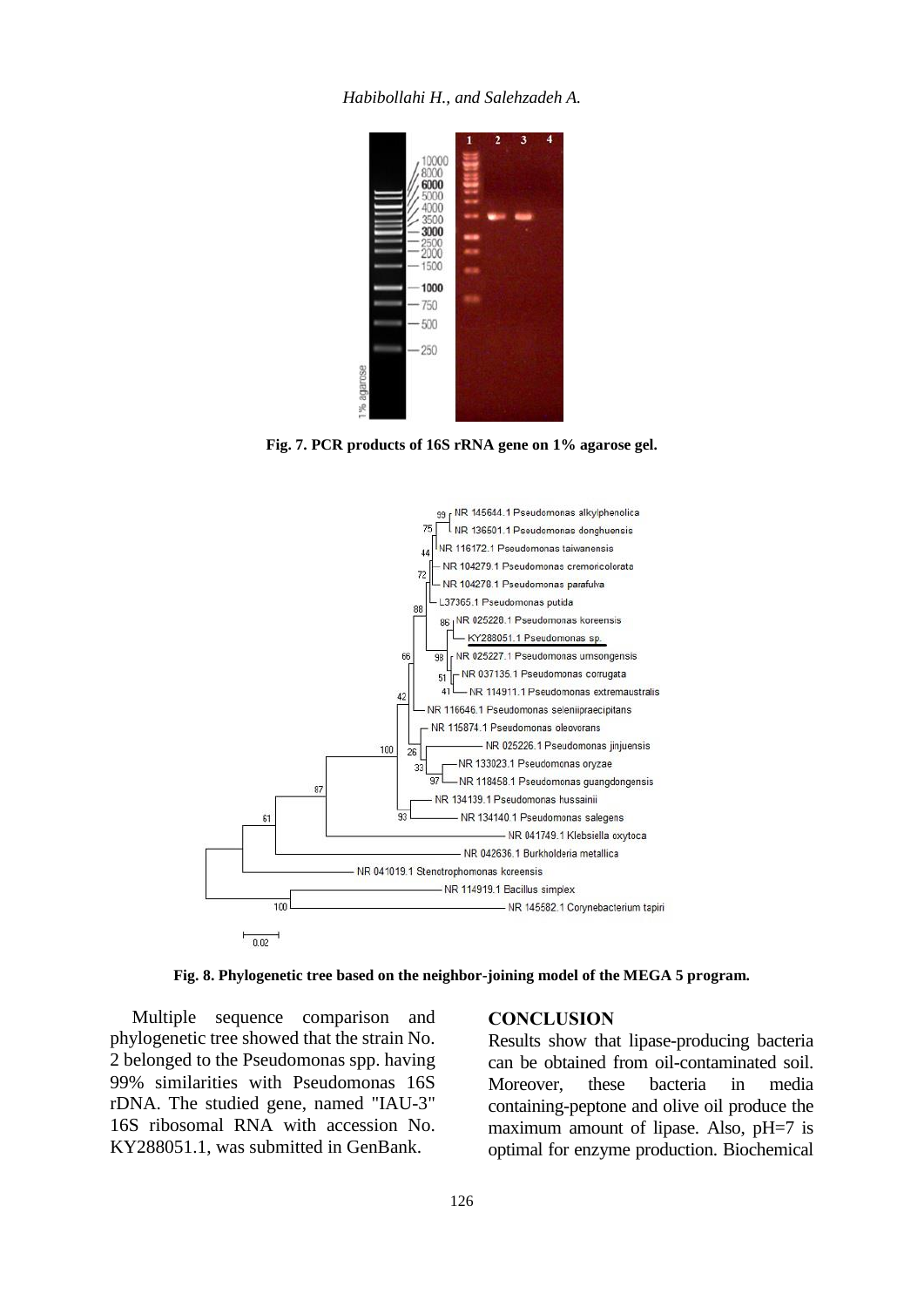and morphological studies have shown that one of the best lipase-producing bacteria in oil-contaminated soil is Pseudomonas spp, while molecular studies have revealed that 16s rDNA can be a good indicator to identify and classify bacteria. Ribosomal RNA molecules play an important role in protein synthesis, being conserved in all living organisms, with their sequences used for phylogenetic classification of bacteria.

#### **REFERENCES**

Angkawidjaja, C. and Kanaya, S. (2006). Family I. 3 lipase: bacterial lipases secreted by the type I secretion system. Cell Mol. Life Sci., 63(23), 2804- 2817.

Basheer, S.M., Chellappan S., Beena, P.S., Sukumaran, R.K., Elyas, K.K. and Chandrasekaran M. (2011). Lipase from marine Aspergillus awamori BTMFW032: production, partial purification and application in oil effluent treatment. N. Biotechnol., 28(6), 627-638.

Bhattacharya, C., Pandey, B., and Sarkar, A. K. (2016). Study of Lipase Producing Bacterial Strains from Oil Contaminated Soil. J. Basic Appl. Res., 2(4), 512-515.

Colen, G., Junqueira, R.G. and Moraes-Santos, T. (2006). Isolation and screening of alkaline lipaseproducing fungi from Brazilian savanna soil. World J. Microbiol. Biotechnol. 22, 881-885.

Couto, S.R. and Sanromán, M.A. (2006). Application of solid-state fermentation to food industry—a review. J. Food Eng., 76(3), 291-302.

Elibol, M. and Ozer, D. (2000). Influence of oxygen transfer on lipase production by Rhizopus arrhizus. Process Biochem., 36(4), 325-329.

Fadiloglu, S. and Erkmen, O. (2002). Effects of carbon and nitrogen sources on lipase production by Candida rugosa. Turkish J. Eng. Env. Sci., 26(10), 249-254.

Gilham, D. and Lehner, R. (2005). Techniques to measure lipase and esterase activity in vitro. Methods, 36(2), 139-147.

Golani, M., Hajela, K., and Pandey, G. P. (2016). Screening. Identification, characterization and production of bacterial lipase from oil spilled soil. Asian J Pharm Clin Res, 5(3), 745-763.

Grbavčić, S.Ž. Dimitrijević-Branković, S.I. Bezbradica, D.I. Šiler-Marinković, S.S. and

Knežević, Z.D. (2007). Effect of fermentation conditions on lipase production by Candida utilis. J. Serb. Chem. Soc., 72(8), 757-765.

Griebeler, N., Polloni, A.E., Remonatto, D., Arbter, F., Vardanega. R., Cechet, J.L. and Rigo, E. (2011). Isolation and screening of lipase-producing fungi with hydrolytic activity. Food Bioprocess Tech., 4(4), 578-586.

Gulati R, Saxena RK, Gupta R (2000) Fermentation and downstream processing of lipase from Aspergillus terreus. Process Biochem 36(1), 149-155.

Gupta, N., Sahai, V. and Gupta, R. (2007). Alkaline lipase from a novel strain Burkholderia multivorans: Statistical medium optimization and production in a bioreactor. Process Biochem., 42(4), 518-526.

Haba, E., Bresco, O., Ferrer, C., Marques, A., Busquets, M., and Manresa, A. (2000). Isolation of lipase-secreting bacteria by deploying used frying oil as selective substrate. Enzyme microb. Technol., 26(1), 40-44.

Hasan, F., Shah, A.A. and Hameed, A. (2006). Industrial applications of microbial lipases Enzyme. Microb. Technol., 39(2), 235-251.

Iqbal, S.A. and Rehman, A. (2015). Characterization of Lipase from *Bacillus subtilis* I-4 and Its Potential Use in Oil Contaminated Wastewater. Braz. Arch. Biol. Technol., 58(5), 789-797.

Kashmiri, M.A., Adnan, A. and Butt, B.W. (2006). Production, purification and partial characterization of lipase from Trichoderma viride. Afr. J. Biotechnol., 5(10), 878-882.

Kiran, G.S., Shanmughapriya, S., Jayalakshmi, J., Selvin, J., Gandhimathi, R., Sivaramakrishnan, S. and Natarajaseenivasan, K. (2008). Optimization of extracellular psychrophilic alkaline lipase produced by marine Pseudomonas sp. (MSI057). Bioprocess Biosyst. Eng., 31(5), 483-492.

Kumar, M.P. and Valsa, A.K. (2007). Optimization of culture media and cultural conditions for the production of extracellular lipase by Bacillus coagulans. Indian J. Biotechnol., 6(1), 114-117 .

Lane, D.J. (1991). 16S/23S rRNA sequencing. Nucleic acid techniques in bacterial systematics ( pp. 115–175). Chichester,United Kingdom: John Wiley and Sons.

Lima, V.M., Krieger, N., Sarquis, M. M., Mitchell, D.A., Ramos, L.P. and Fontana, J.D. (2003). Effect of nitrogen and carbon sources on lipase production by Penicillium aurantiogriseum. Food Technol. Biotechnol., 41(2), 105-110.